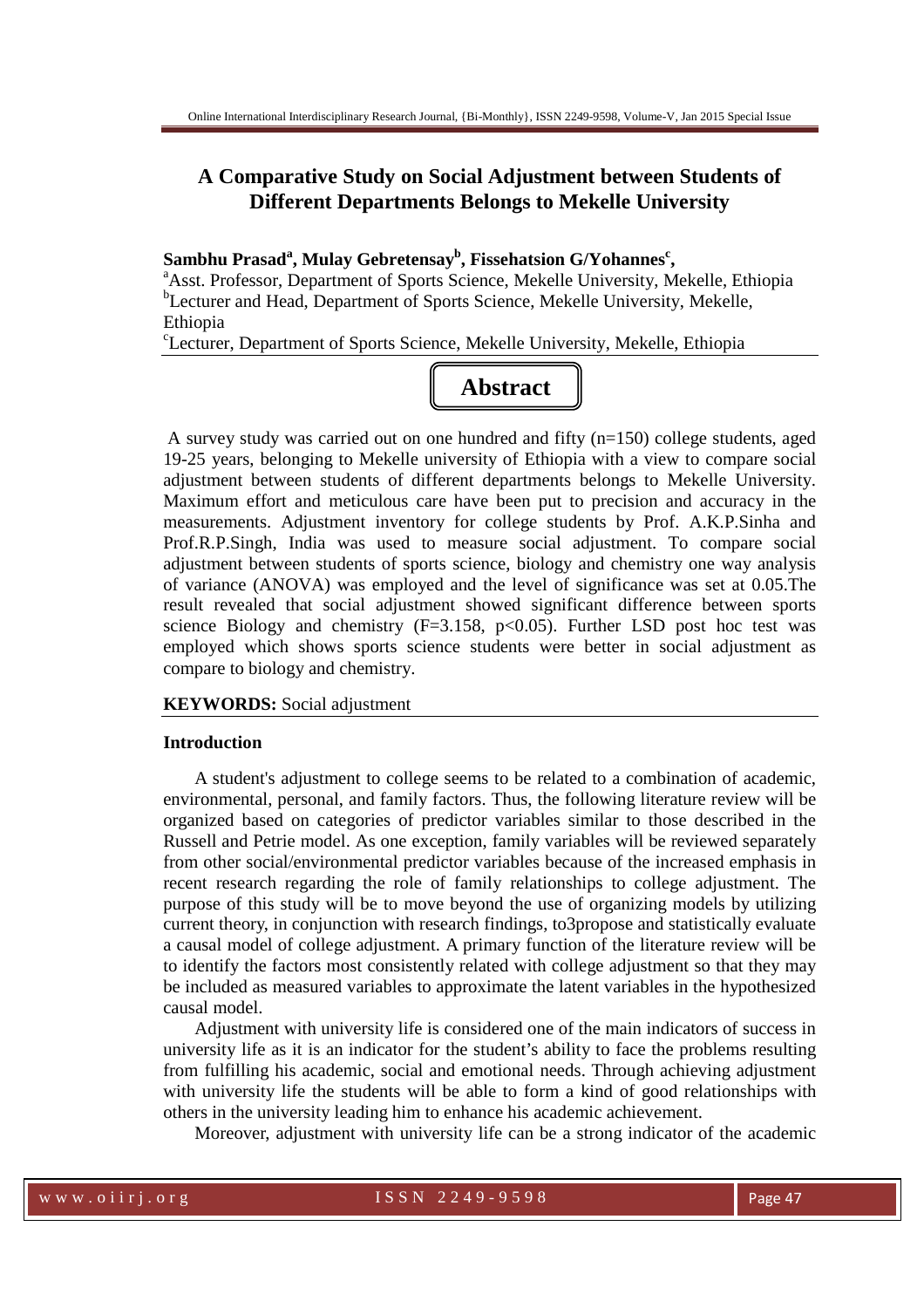level of the students from one hand and the level of social relations development and achieving personal goals from the other hand. We can note that many educational scholars studied this aspect in order to explore the status of the academic, social and psychological level of undergraduate students then determining the problems facing them when trying to achieve their goals (Al-nabhan, 2001; Ali, 2003; Saldern, 1992).

To identify the problem of social adjustment, it is important to study the cause of social adjustment and its treatment however, these problems is seen in different age groups and in different sexes. Hence, it was considered appropriate by the researcher to conduct the study entitled *"A comparative study on social adjustment between students of different departments"*

## **MATERIALS AND METHODS**

#### *Subjects:*

The subjects for this study were selected by using random sampling technique. The total number of samples for this study is one hundred and twenty  $(n=150)$ . Viz fifty from each departments, Sports Science Biology and Chemistry. The age ranged from 19- 25 years.

### *Instrumentation:*

## **Variables, tools used and Criterion Measures**

**Table- 1 CRITERION MEASURES** 

| <b>Variables</b>     | <b>Tools Used</b>                           | <b>Author</b>                                       | <b>Criterion Measures</b><br>(Nearest to) |
|----------------------|---------------------------------------------|-----------------------------------------------------|-------------------------------------------|
| Social<br>Adjustment | Adjustment<br>inventory<br>college students | Prof.A.K.P.Sinha and<br>for   Prof.R.P.Singh, India | $1.00$ point                              |

#### **Reliability of Questionnaire**

The Reliability of this questionnaire is 0.94(split half method).

#### **Validity of Questionnaire**

Item analysis validity co-efficient were significant at 0.01 level correlations between inventory score was 0.58.

## **Statistical Analysis**

The descriptive analysis of data was used and the data obtained from the given responses in the questionnaire rated according to the key and was analyzed by one way analysis of variance(ANOVA) for each item and the level of significance was chosen at 0.05.

## **RESULTS**

## **Findings**

The findings with regard to the present study have been presented sequentially.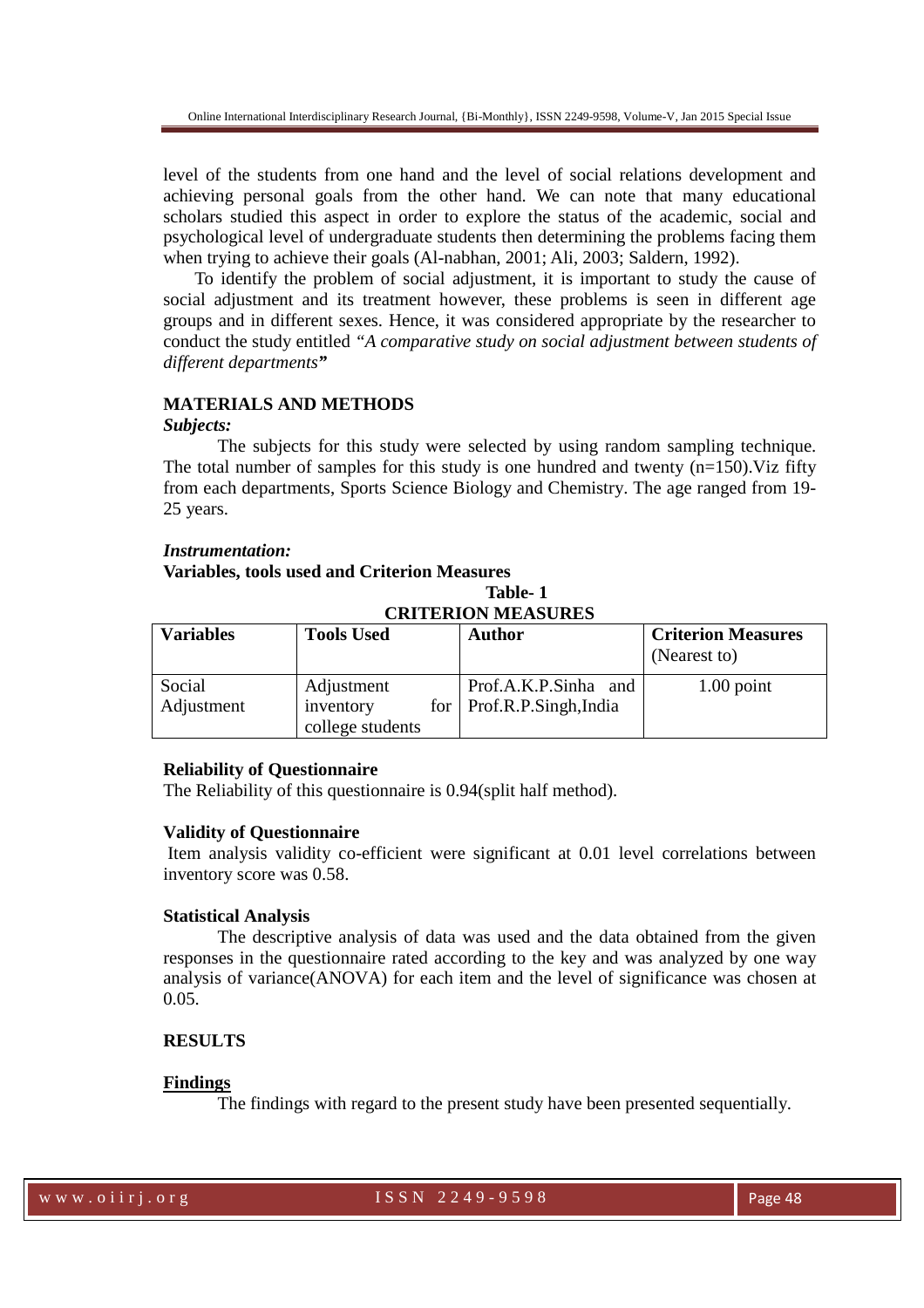| Table 2                                                       |
|---------------------------------------------------------------|
| <b>DESCRIPTIVE DATA ANALYSIS OF SOCIAL ADJUSTMENT BETWEEN</b> |
| STUDENTS OF DIFFERENT DEPARTMENTS                             |

| <b>Variables</b>     | Group                 |    | <b>Mean</b> | <b>SD</b> | <b>Minimum</b> | <b>Maximum</b> |
|----------------------|-----------------------|----|-------------|-----------|----------------|----------------|
| Social<br>Adjustment | <b>Sports Science</b> | 50 | 84.88       | 4.46      | 69.00          | 92.00          |
|                      | Chemistry             | 50 | 84.10       | 3.11      | 72.00          | 87.00          |
|                      | <b>Biology</b>        | 50 | 84.13       | 2.56      | 74.00          | 91.00          |

Table 2 reveals that mean and standard deviation of Sports Science, Chemistry and Biology are  $83.14 \pm 4.46$ ,  $84.10 \pm 3.11$ , and  $84.8 \pm 82.56$  which are in normal range.



Fig.1 Graphical Presentation of mean comparison between Sports Science, **Chemistry and Biology** 

| Table-3                                                   |           |         |    |      |         |  |
|-----------------------------------------------------------|-----------|---------|----|------|---------|--|
| ONE WAY ANALYSIS OF VARIANCE ON SOCIAL ADJUSTMENT BETWEEN |           |         |    |      |         |  |
| <b>STUDENTS OF DIFFERENT DEPARTMENTS</b>                  |           |         |    |      |         |  |
| <b>Variables</b>                                          | Source of | -Sum of | df | Mean | F ratio |  |

| sports science                                                                                                   |                                                                                                                                                                                                                                                                                                                                                  | Chemistry     | Biology |               |                |  |
|------------------------------------------------------------------------------------------------------------------|--------------------------------------------------------------------------------------------------------------------------------------------------------------------------------------------------------------------------------------------------------------------------------------------------------------------------------------------------|---------------|---------|---------------|----------------|--|
| Fig.1 Graphical Presentation of mean comparison between Sports Science,<br><b>Chemistry and Biology</b>          |                                                                                                                                                                                                                                                                                                                                                  |               |         |               |                |  |
| Table-3<br>ONE WAY ANALYSIS OF VARIANCE ON SOCIAL ADJUSTMENT BETWEEN<br><b>STUDENTS OF DIFFERENT DEPARTMENTS</b> |                                                                                                                                                                                                                                                                                                                                                  |               |         |               |                |  |
| <b>Variables</b>                                                                                                 | Source of                                                                                                                                                                                                                                                                                                                                        | Sum of        | df      | <b>Mean</b>   | <b>F</b> ratio |  |
|                                                                                                                  | <b>Variation</b>                                                                                                                                                                                                                                                                                                                                 | <b>Square</b> |         | <b>Square</b> |                |  |
| Social                                                                                                           | Between group                                                                                                                                                                                                                                                                                                                                    | 75.96         | 2       | 37.980        |                |  |
| Adjustment                                                                                                       | Within group                                                                                                                                                                                                                                                                                                                                     | 1767.80       | 147     | 12.026        | $3.158*$       |  |
|                                                                                                                  | Total                                                                                                                                                                                                                                                                                                                                            | 1843.76       | 149     |               |                |  |
|                                                                                                                  | * Significant at 0.05 level, $F_{.05}$ (2, 147) = 3.04                                                                                                                                                                                                                                                                                           |               |         |               |                |  |
|                                                                                                                  | It is evident from Table 3 that a significant difference was obtained between<br>students of different departments namely Sports Science, Chemistry and Biology<br>regarding Social Adjustment score as the calculated F -value (3.158) was more than the<br>tabulated value $(3.04)$ with $(2.147)$ degree of freedom required at 0.05 level of |               |         |               |                |  |

 It is evident from Table 3 that a significant difference was obtained between students of different departments namely Sports Science, Chemistry and Biology It is evident from Table 3 that a significant difference was obtained between<br>students of different departments namely Sports Science, Chemistry and Biology<br>regarding Social Adjustment score as the calculated F -value (3.1 tabulated value (3.04) with (2,147) degree of freedom required at 0.05 level of significance.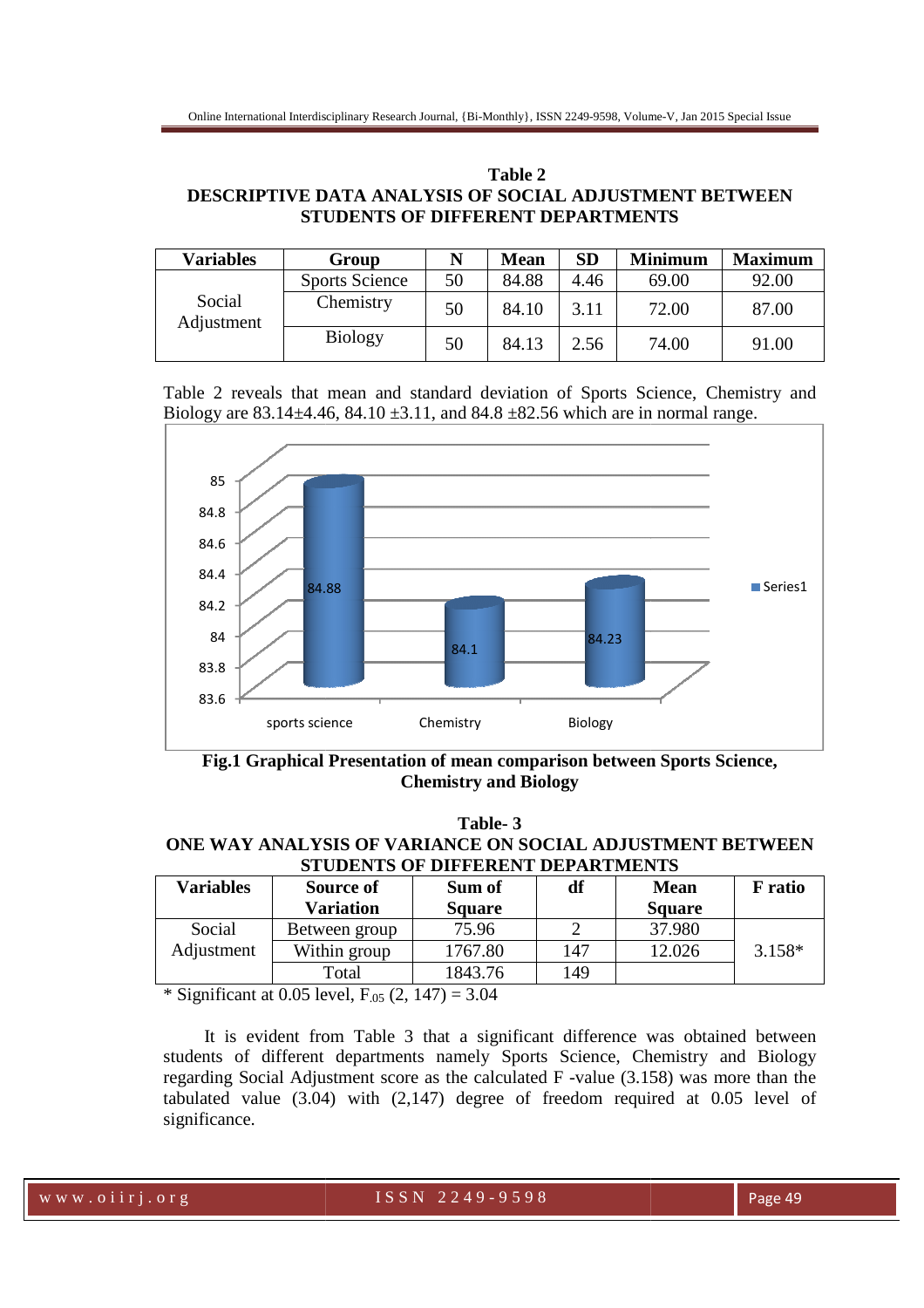To see further difference LSD post hoc test was employed whenever the F-value was significant.

| Variable   | Department            | Department            |                  |            |       |
|------------|-----------------------|-----------------------|------------------|------------|-------|
|            |                       |                       |                  |            |       |
|            |                       |                       | Mean             |            |       |
|            |                       |                       | Difference (I-J) | Std. Error | Sig.  |
| Social     | <b>Sports Science</b> | Chemistry             | $-0.96000$       | 0.69357    | 0.168 |
| Adjustment |                       | <b>Biology</b>        | $-1.74000^*$     | 0.69357    | 0.013 |
|            | Chemistry             | <b>Sports Science</b> | 0.96000          | 0.69357    | 0.168 |
|            |                       | <b>Biology</b>        | $-0.78000$       | 0.69357    | 0.263 |
|            | <b>Biology</b>        | <b>Sports Science</b> | 1.74000          | 0.69357    | 0.013 |
|            |                       | Chemistry             | 0.78000          | 0.69357    | 0.263 |

**Table 4 LSD POST HOC TEST FOR MEAN OF ALL THE THREE DEPARTMENTS** 

\* Significant at 0.05 level,  $F_{.05}$  (2, 147) = 3.04

It is evident from the table 4 that a significant difference was obtained in relation to social adjustment between Sports Science and biology mean 1.74 which was greater than significance difference 0.013. The result showed that sports science students have better adjustment as compared to other department.

## **DISCUSSION**

The present study was conducted with respect to compare the social adjustment between students of Sports Science, Chemistry and Biology.

The finding of this study showed that Students of sports science are better in relation to social adjustment as compared to chemistry and Biology because sports science students are involved in various types of games and sports and interact with many different kinds of people.

## **CONCLUSIONS**

Before arriving into meaning full conclusions, researcher critically examined the statistical findings, interpretation of statistical findings their-off, reviewed extensively related literatures of sports psychological aspects of college students. Based on understanding after deliberate discussion with experts and also light of above understanding. This study warrants the following conclusion:

Students of sports science are better in relation to social adjustment as compared to chemistry and Biology because sports science students are involved in various types of games and sports and interact with many different kinds of people.

## **REFERENCES**

Allport, G.W. (1927), Personality and Psychological Interpretation. New York: Henry Holt & Co.

Bryant, J.C. (1957), Learning about the human behaviour through active games. Englewood cliffs. N.j: Prentice Hall Inc.